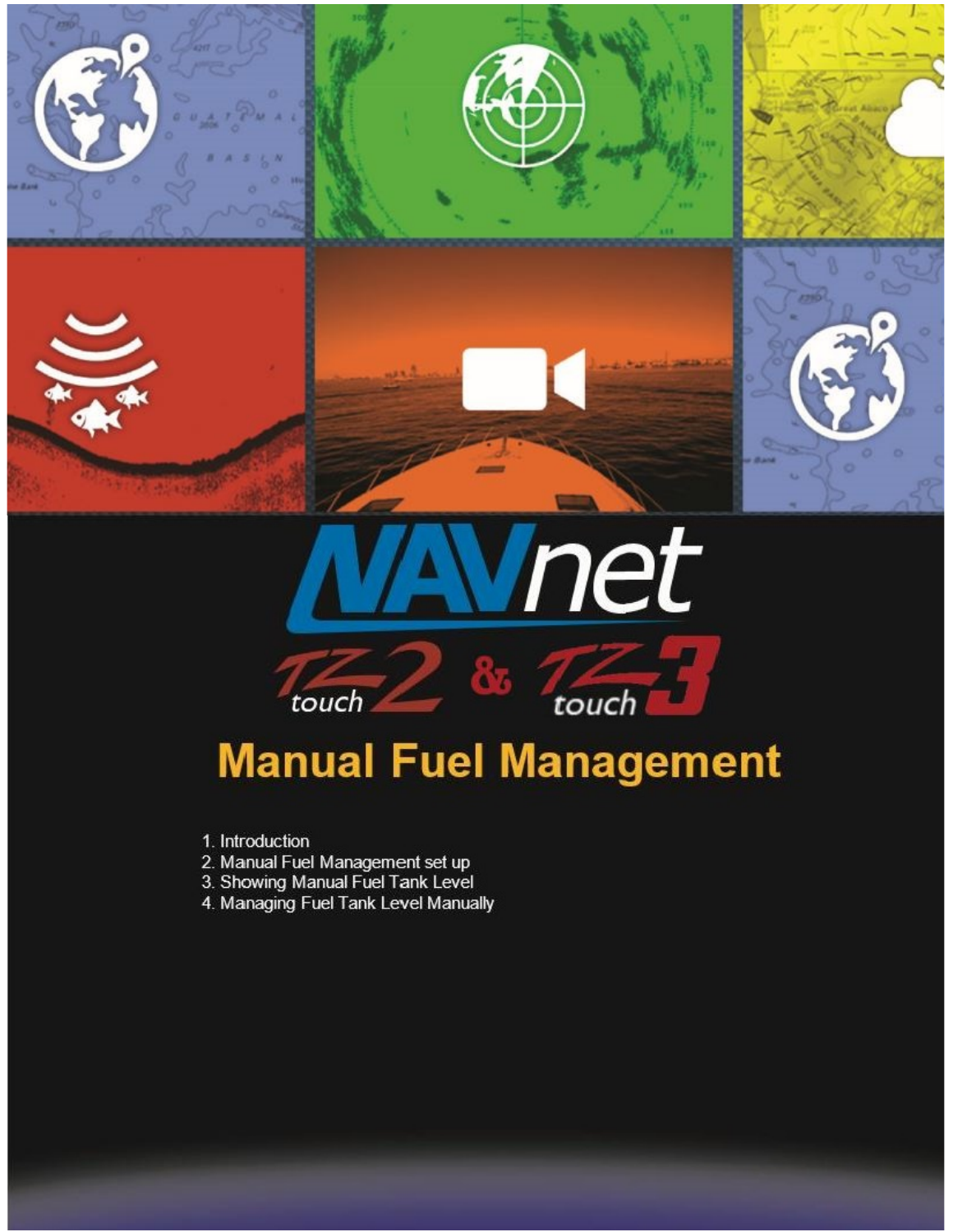### **Introduction:**

The TZT2/TZT3 can display a large amount of data via NMEA2000 and Tank and Fuel data has always been an important part. Some vessels have multiple tanks, so keeping track of them all is critical.

Tank level information has been available on the Data Box and Instrument page by receiving the NMEA2000 PGN: 127505 – Fluid Level and PGN: 127489 – Fuel Rate. This document describes how to Setup the Manual Fuel Management function and how to adjust and display Manual Tank configuration and display.

## **Tanks and Sensors:**

In most applications, each tank will have its own, dedicated NMEA2000 Tank Level Sensor tied directly to the N2K Bus. Each sensor has its own device instance number and TZT2 can easily determine "Who's who". In other applications, Analog Tank Sensors may be in use. One of the best options to utilize these is the Furuno **IF-NMEAFI** Analog Data converter in order to connect them to the backbone. This allows each analog tank sensor to appear on the N2K bus and be configured individually. The **IF-NMEAFI** converter is assigned its own Device Instance Number within the TZT2/TZT3 software. One converter would be instance "0" for example and the rest would be instance 1, 2, 3, 4, etc. These can also be nicknamed in the system. An example of this is shown below:

|                    | <b>Sensor List</b>                             |                       |                    |                 |  | Reset                                                                                            | $\boldsymbol{\mathsf{x}}$ |
|--------------------|------------------------------------------------|-----------------------|--------------------|-----------------|--|--------------------------------------------------------------------------------------------------|---------------------------|
|                    |                                                |                       |                    |                 |  |                                                                                                  |                           |
| Name               | NickName                                       |                       | Version            | IP              |  |                                                                                                  |                           |
| TZTL15F (Me)       | TZTL15F                                        | $\frac{1}{2}$         | 05.01:05.01:05.06: | 172.031.252.001 |  |                                                                                                  |                           |
|                    |                                                |                       |                    |                 |  |                                                                                                  |                           |
| Name               | NickName                                       |                       | Version            | Instance        |  |                                                                                                  |                           |
| GP-330B            | GP-330B                                        | <b>Francis</b>        | 1.203, 1.024       | T               |  |                                                                                                  |                           |
| IF-NMEAFI          | IF-NMEAFI                                      | <b>EXISTEN</b>        | 01.01:01.01        | $\overline{0}$  |  |                                                                                                  |                           |
| <b>IF-NMEAFI</b>   | <b>IF-NMEAFI</b>                               | <b>Figure</b>         | 01.01:01.01        | $\overline{2}$  |  |                                                                                                  |                           |
| <b>Fluid Level</b> | <b>Fluid Level</b>                             | $\boxed{\phantom{a}}$ | 1.3.0-MZ1657C-B1.0 | $\mathbf{1}$    |  |                                                                                                  |                           |
| IF-NMEAFI          | <b>IF-NMEAFI</b>                               | <b>Format</b>         | 01.01:01.01        | 3               |  |                                                                                                  |                           |
| <b>IF-NMEAFI</b>   | <b>IF-NMEAFI</b>                               | <b>Figures</b>        | 01.01:01.01        | $\overline{4}$  |  |                                                                                                  |                           |
|                    | <b>NETWORK SENSOR</b><br><b>CAN BUS SENSOR</b> |                       |                    |                 |  | $\boxed{\phantom{a}}$<br>$\boxed{\ldots}$<br>[<br><b>Figure</b><br>$\boxed{\phantom{a}}$<br>[mm] | HostName<br>MF252001      |

Manual Fuel Management Initial Setup: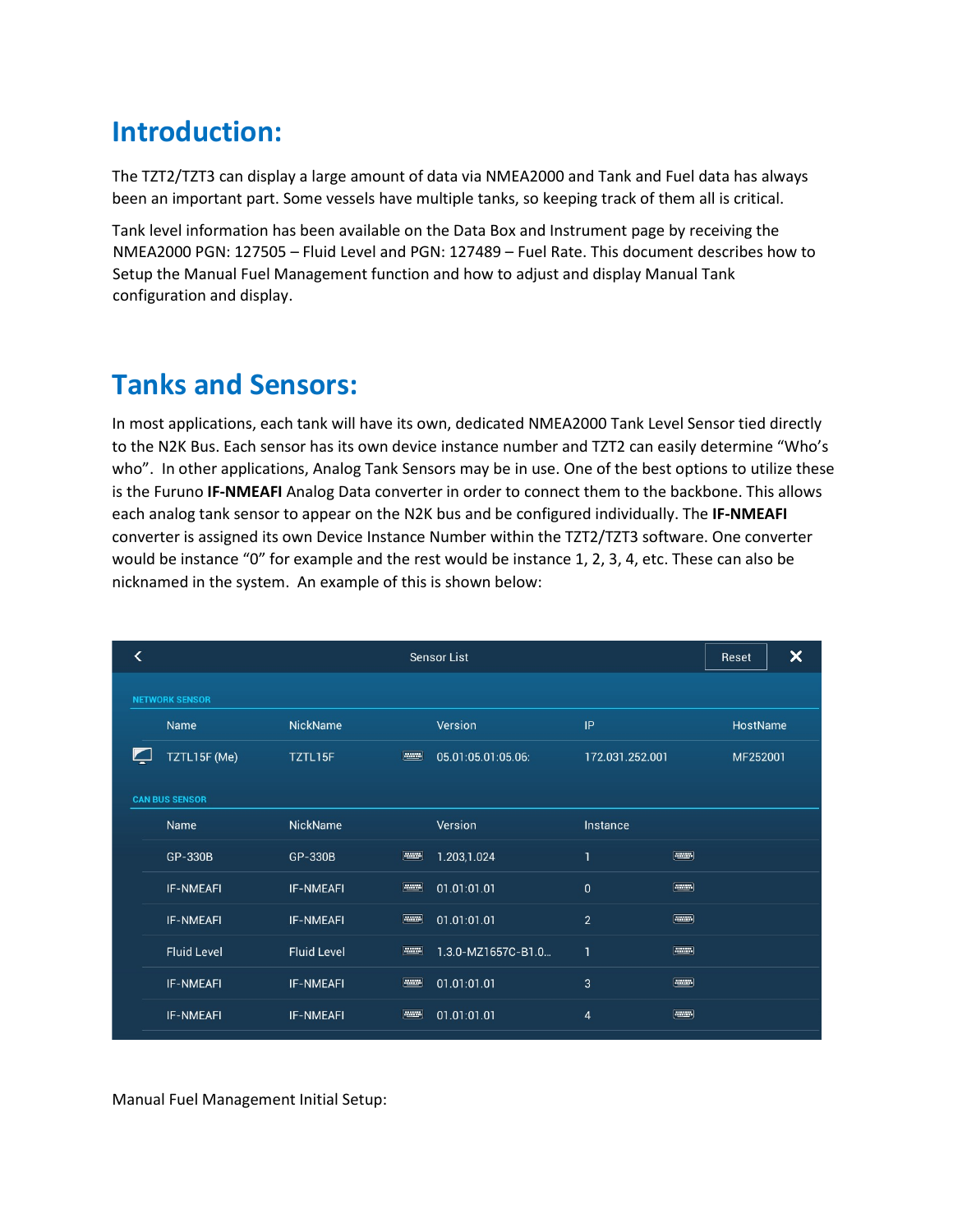To get started, we first must set the basic parameters for the Fuel Management function.

- 1) You will need to set the total Fuel Capacity of the Vessel. For this example, we will use 100 gal.
- 2) Go to HOME, SETTINGS and INITIAL SETUP. Scroll down to "Manual Fuel Management"
- 3) Enter the total fuel capacity.
- 4) At this point, the "Manual Fuel Mgt" ON/OFF slider is now available. Turn this ON.
- 5) A warning message will appear. Select OK to continue.

### **Displaying Manual Tank Level**:

The TZT2/TZT3 can display up to six (6) tanks for each of the three fluid types (Fuel, Fresh and Black Water). The levels can be displayed as individual tanks, but you can also have an overall total for fuel. For example, one could setup a graphic instrument page showing six (6) Fuel tanks, six (6) Fresh water tanks along with engine displays as shown in the example below:

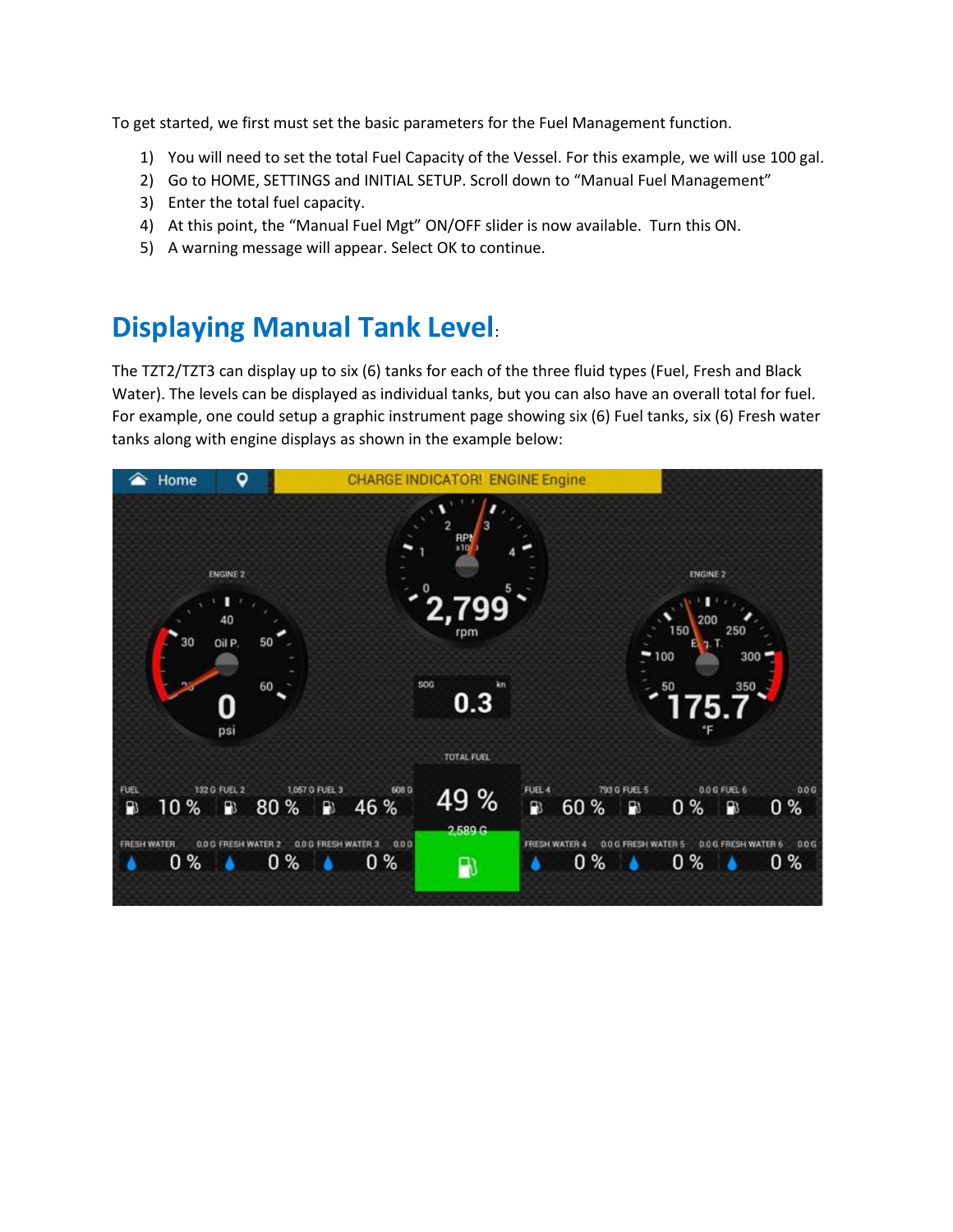## **Managing Fuel Tank Level Manually**:

Once the Manual Fuel Management is turned on, you are ready to manage the tank level manually every time the tank is refilled. As an example, the fuel tank capacity is 100 G as being set in **Section 2**, and 50.0 G (50%) is remaining as shown at right.

After refilling the fuel tank, the tank level should be manually adjusted to show the latest level.

- 1) Swipe the screen from the right edge to the left, the fuel management option is available as shown at right.
- 2) Select [**Fuel**].

The Manual Fuel Management window will appear. The remaining fuel is shown in volume and percentage (%).

#### [**Fill up all tanks**]

When the fuel tank is refilled to full, select this option. The level indication will be back to [100%].

#### [**Add Fuel**]

When the fuel is refilled by certain volume, enter the refilled volume. In the example below, 20 gallons are refilled. After entering [20 G], the level indication will be [70 G] / [70%].

| <b>Manual Fuel Management</b>        |        |
|--------------------------------------|--------|
| <b>Total Fuel Remaining (volume)</b> | 50.0 G |
| <b>Total Fuel Remaining (%)</b>      | 50%    |
| UPDATE FUEL AMOUNT                   |        |
| Fill up all tanks<br><b>Add Fuel</b> |        |
| <b>Remove Fuel</b>                   |        |

#### [**Remove Fuel**]

If you happen to manually enter too much volume, you may enter the volume to be reduced, so that the level indication will be adjusted.



3:43 PM

Home

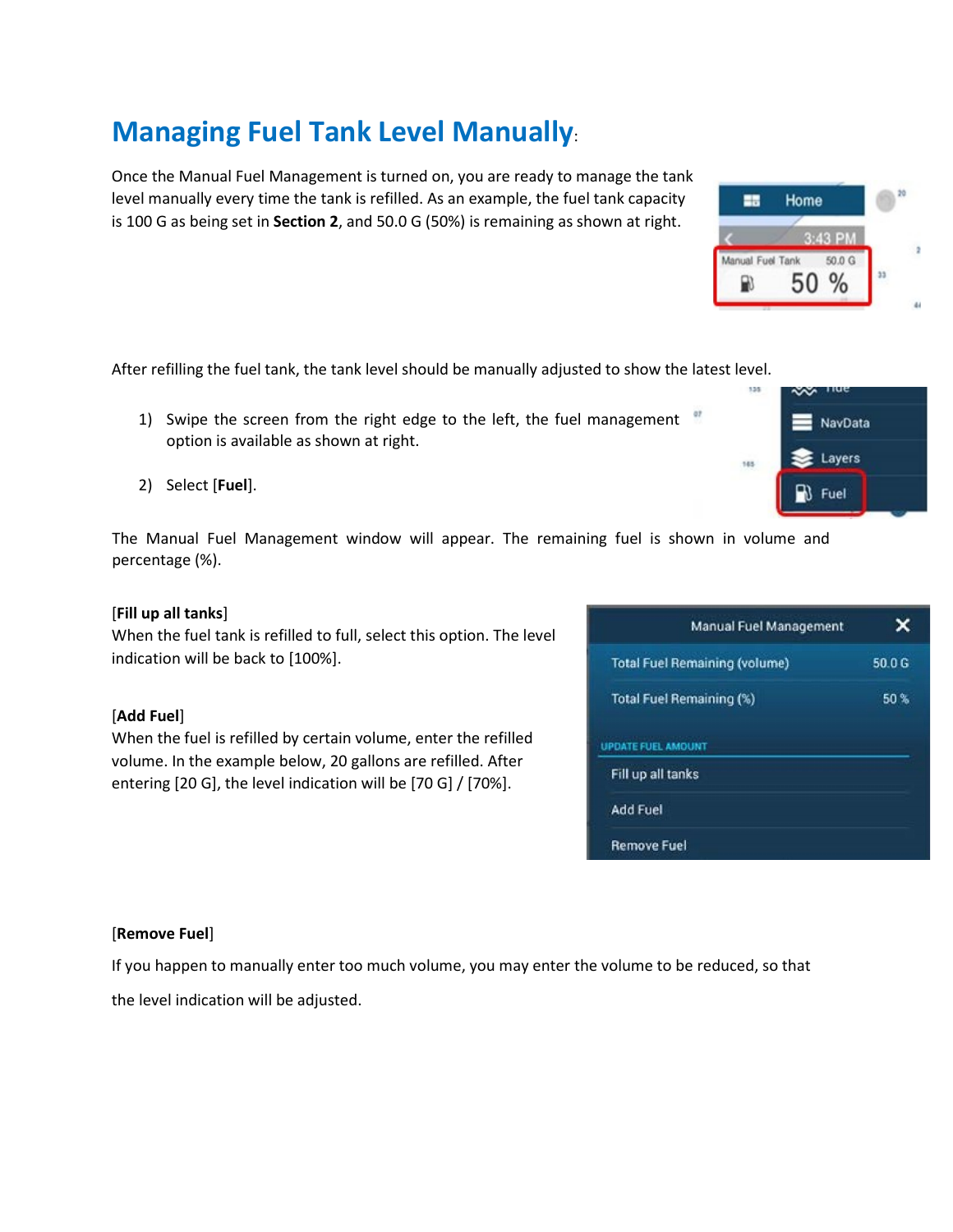

#### **Note:**

The [**Low Fuel Alarm**] will be generated when the Manual Fuel Management is turned off. Restart the TZTL12F/15F to clear the alarm.

### **Fuel and Engine Data Display Chart**:

Below is a chart showing all possible Engine and Fuel Data information that can be displayed on the TZ Touch 2 and TZ Touch 3 with the Current Software Versions.